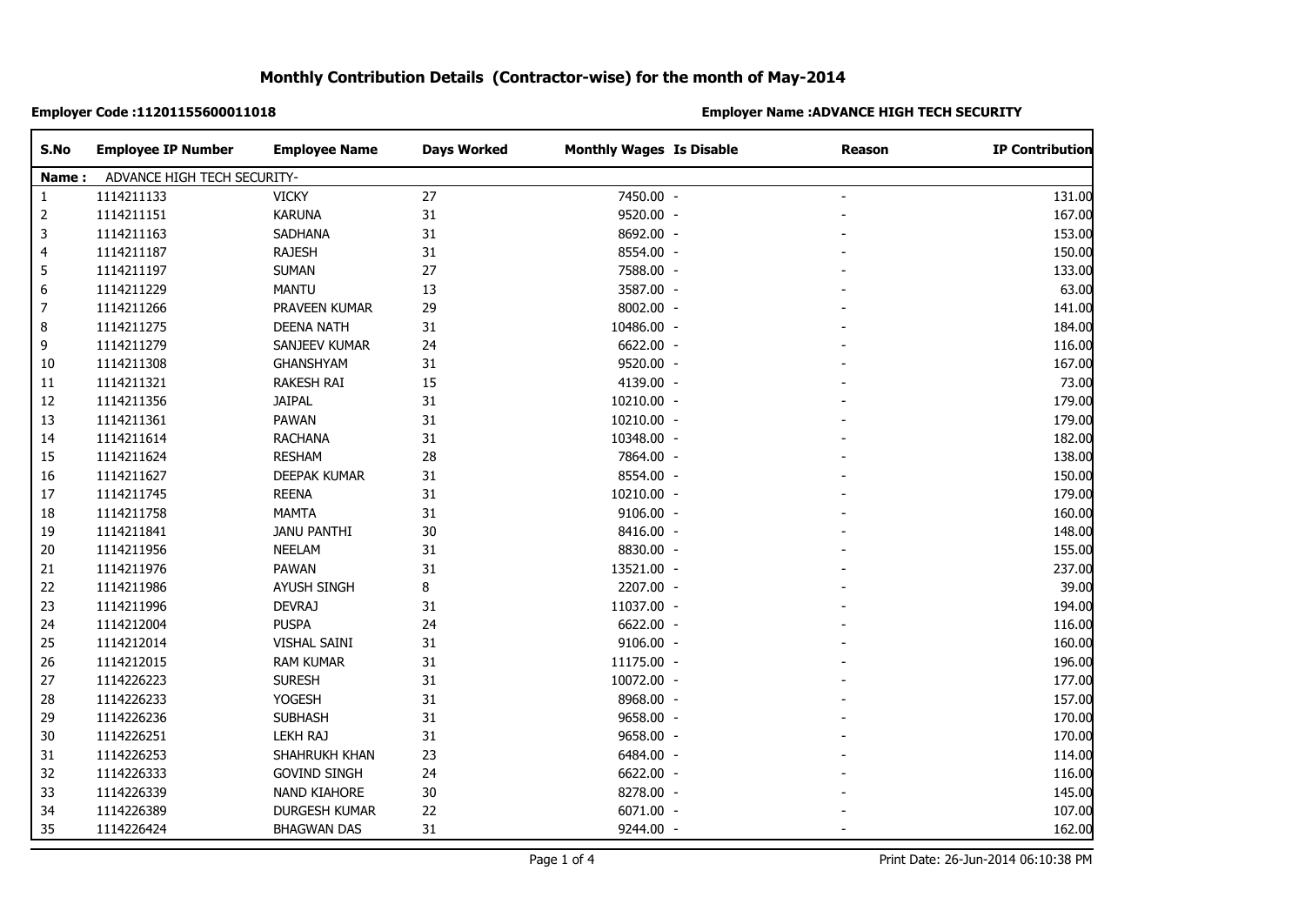### **Employer Code :11201155600011018 Employer Name :ADVANCE HIGH TECH SECURITY**

| S.No | <b>Employee IP Number</b> | <b>Employee Name</b> | <b>Days Worked</b> | <b>Monthly Wages Is Disable</b> | Reason   | <b>IP Contribution</b> |
|------|---------------------------|----------------------|--------------------|---------------------------------|----------|------------------------|
| 36   | 1114226536                | <b>BABBU KHAN</b>    | 31                 | 8830.00 -                       |          | 155.00                 |
| 37   | 1114226556                | <b>BRIJNESH</b>      | $31\,$             | 10348.00 -                      |          | 182.00                 |
| 38   | 1114226683                | <b>GOVIND SINGH</b>  | 31                 | 9934.00 -                       |          | 174.00                 |
| 39   | 1114226696                | <b>RAM NARESH</b>    | 23                 | 6347.00 -                       |          | 112.00                 |
| 40   | 1114226715                | <b>SUNIL KUMAR</b>   | 31                 | 9244.00 -                       |          | 162.00                 |
| 41   | 1114226727                | SANJU                | 31                 | 9796.00 -                       |          | 172.00                 |
| 42   | 1114240149                | RAM ROOP             | 25                 | 6898.00 -                       |          | 121.00                 |
| 43   | 1114277124                | <b>ROSHNI</b>        | 31                 | 9244.00 -                       |          | 162.00                 |
| 44   | 1114277135                | RITU NANDAN          | 8                  | 2207.00 -                       |          | 39.00                  |
| 45   | 1114287394                | RAVINDER RAUT        | 31                 | 9934.00 -                       |          | 174.00                 |
| 46   | 1114287403                | <b>BHARAT KUMAR</b>  | 31                 | 10624.00 -                      |          | 186.00                 |
| 47   | 1114315081                | <b>MOHIT</b>         | 9                  | 2483.00 -                       |          | 44.00                  |
| 48   | 1114315087                | AMIT                 | 25                 | 6898.00 -                       |          | 121.00                 |
| 49   | 1114315293                | <b>SUNIL</b>         | 27                 | 7450.00 -                       |          | 131.00                 |
| 50   | 1114315294                | <b>PRADEEP</b>       | 28                 | 7726.00 -                       |          | 136.00                 |
| 51   | 1114315303                | SANJAY               | 0                  | $0.00 -$                        | On Leave | 0.00                   |
| 52   | 1114315317                | ANUJ                 | 5                  | 1304.00 -                       |          | 23.00                  |
| 53   | 1114315320                | <b>DHARMENDER</b>    | 19                 | 6358.00 -                       |          | 112.00                 |
| 54   | 1114315331                | AJAY                 | 24                 | 6622.00 -                       |          | 116.00                 |
| 55   | 1114315347                | <b>JEEWAN</b>        | 27                 | 7450.00 -                       |          | 131.00                 |
| 56   | 1114315358                | <b>SUNIL</b>         | 22                 | 6071.00 -                       |          | 107.00                 |
| 57   | 1114331121                | PRITHVI RAJ          | 31                 | 7371.00 -                       |          | 129.00                 |
| 58   | 1114331123                | SANTOSH KUMAR        | 29                 | 8002.00 -                       |          | 141.00                 |
| 59   | 1114344884                | NIMEY                | 21                 | 5795.00 -                       |          | 102.00                 |
| 60   | 1114344886                | <b>VIKRAM</b>        | $\pmb{0}$          | $0.00 -$                        | On Leave | 0.00                   |
| 61   | 1114344891                | <b>JANAK</b>         | $\pmb{0}$          | $0.00 -$                        | On Leave | 0.00                   |
| 62   | 1114344894                | MANI RAJ             | 31                 | 7371.00 -                       |          | 129.00                 |
| 63   | 1114348147                | SANDEEP SINGH        | 31                 | 11589.00 -                      |          | 203.00                 |
| 64   | 1114348150                | LAXMI                | 0                  | $0.00 -$                        | On Leave | 0.00                   |
| 65   | 1114348204                | <b>LAL CHAND</b>     | $\pmb{0}$          | $0.00 -$                        | On Leave | 0.00                   |
| 66   | 1114348207                | AMIT                 | 31                 | 9520.00 -                       |          | 167.00                 |
| 67   | 1114348208                | MANOJ KUMAR          | 0                  | $0.00 -$                        | On Leave | 0.00                   |
| 68   | 1114348211                | <b>PUSHPENDER</b>    | 31                 | 9106.00 -                       |          | 160.00                 |
| 69   | 1114348227                | <b>GOPAL</b>         | 31                 | 9934.00 -                       |          | 174.00                 |
| 70   | 1114348229                | PINTU MANDAL         | 9                  | 2621.00 -                       |          | 46.00                  |
| 71   | 1114348231                | RAHUL MATHUR         | 27                 | 7450.00 -                       |          | 131.00                 |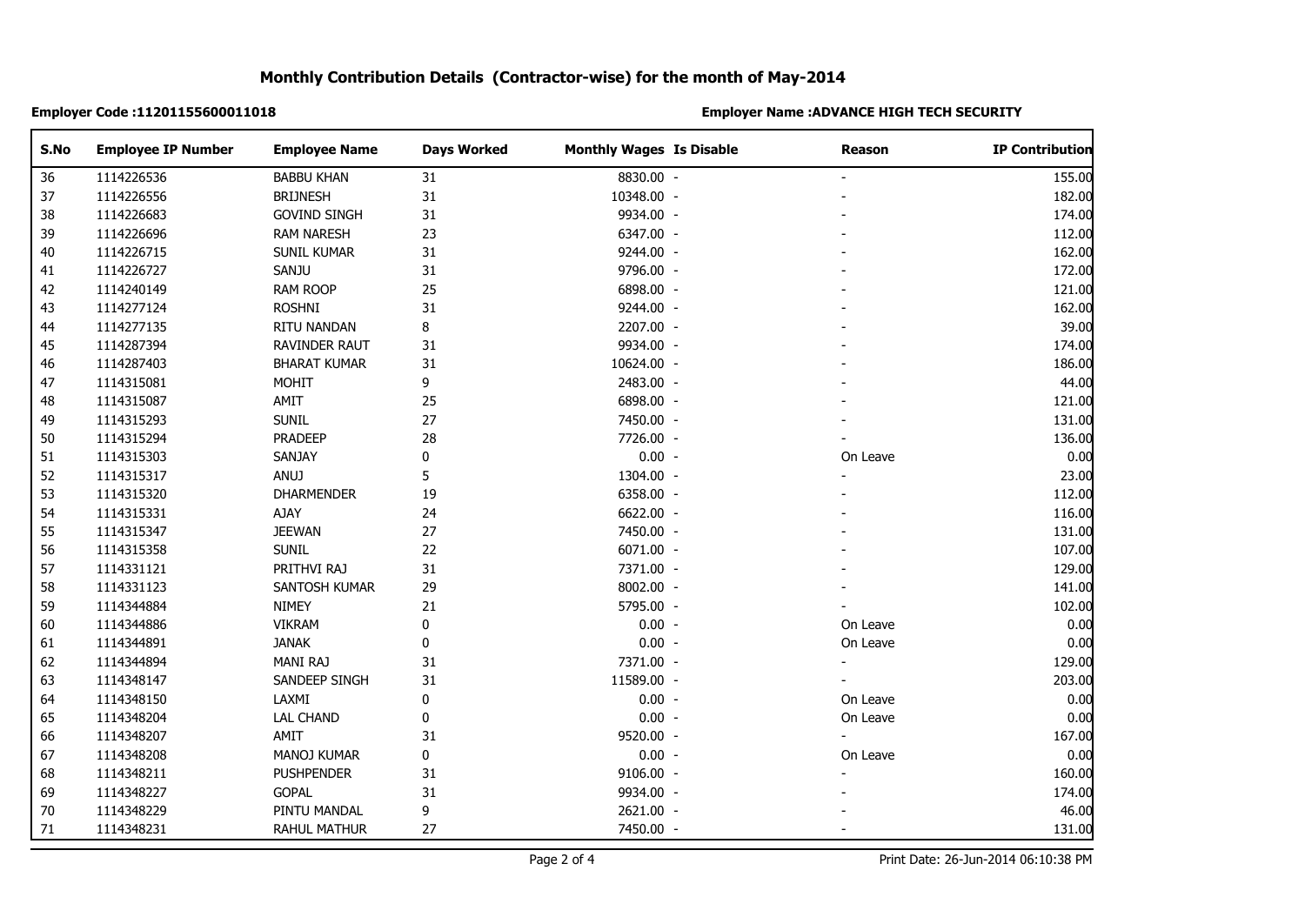### **Employer Code :11201155600011018 Employer Name :ADVANCE HIGH TECH SECURITY**

| S.No | <b>Employee IP Number</b> | <b>Employee Name</b>  | <b>Days Worked</b> | <b>Monthly Wages Is Disable</b> | <b>Reason</b>  | <b>IP Contribution</b> |
|------|---------------------------|-----------------------|--------------------|---------------------------------|----------------|------------------------|
| 72   | 1114348232                | <b>ALOK</b>           | $\overline{7}$     | 1932.00 -                       |                | 34.00                  |
| 73   | 1114348238                | <b>DEEPAK</b>         | 31                 | 10486.00 -                      |                | 184.00                 |
| 74   | 1114348239                | <b>CHANDAN KUMAR</b>  | 31                 | 9106.00 -                       |                | 160.00                 |
| 75   | 1114348240                | CHETAN                | 30                 | 8278.00 -                       |                | 145.00                 |
| 76   | 1114348241                | <b>NAVEEN KUMAR</b>   | 31                 | 9658.00 -                       |                | 170.00                 |
| 77   | 1114348242                | AMIT                  | 24                 | 6622.00 -                       |                | 116.00                 |
| 78   | 1114348244                | VICKY KUMAR PANIKA    | 29                 | 8002.00 -                       |                | 141.00                 |
| 79   | 1114348248                | <b>GOURAV</b>         | 31                 | 9244.00 -                       |                | 162.00                 |
| 80   | 1114348250                | <b>ANKIT</b>          | $27\,$             | 7588.00 -                       |                | 133.00                 |
| 81   | 1114348252                | <b>JAI BHAGWAN</b>    | 27                 | 7450.00 -                       |                | 131.00                 |
| 82   | 1114348253                | <b>KARAMBIR</b>       | 27                 | 7588.00 -                       |                | 133.00                 |
| 83   | 1114348256                | RAJU KUMAR            | 31                 | 9244.00 -                       |                | 162.00                 |
| 84   | 1114348257                | PARVEEN KUMAR         | 0                  | $0.00 -$                        | On Leave       | 0.00                   |
| 85   | 1114348258                | <b>DEEPAK</b>         | 0                  | $0.00 -$                        | On Leave       | 0.00                   |
| 86   | 1114348262                | LALLU                 | 31                 | 9106.00 -                       |                | 160.00                 |
| 87   | 1114348264                | NITIN KUMAR           | 31                 | 9658.00 -                       |                | 170.00                 |
| 88   | 1114348266                | <b>TEJRAM</b>         | 9                  | 2483.00 -                       |                | 44.00                  |
| 89   | 1114348268                | SALEHA BEGAM          | 31                 | 10072.00 -                      |                | 177.00                 |
| 90   | 1114348271                | <b>BHAVESH PATHAK</b> | 31                 | 10210.00 -                      |                | 179.00                 |
| 91   | 1114348272                | NARAYAN MISHRA        | 31                 | 8554.00 -                       |                | 150.00                 |
| 92   | 1114348274                | SHYAM LAMBA           | $\pmb{0}$          | $0.00 -$                        | Left Service   | 0.00                   |
| 93   | 1114348275                | <b>ARUN PANDEY</b>    | 0                  | $0.00 -$                        | Left Service   | 0.00                   |
| 94   | 1114348276                | <b>HANSRAJ</b>        | 31                 | 8830.00 -                       |                | 155.00                 |
| 95   | 1114365460                | RAVI                  | 24                 | 6622.00 -                       |                | 116.00                 |
| 96   | 1114365461                | <b>KAPIL</b>          | 19                 | 5243.00 -                       |                | 92.00                  |
| 97   | 1114365462                | MALINGA               | 27                 | 7450.00 -                       |                | 131.00                 |
| 98   | 1114365463                | LALIT                 | 31                 | 8554.00 -                       |                | 150.00                 |
| 99   | 1114365464                | <b>UMESH</b>          | $\pmb{0}$          | $0.00 -$                        | On Leave       | 0.00                   |
| 100  | 1114365466                | <b>RAVINDER</b>       | 31                 | 8554.00 -                       | ÷              | 150.00                 |
| 101  | 1114365467                | PAPPU SHAH            | 29                 | 8002.00 -                       |                | 141.00                 |
| 102  | 1114365469                | <b>MAHENDER</b>       | 31                 | 8554.00 -                       |                | 150.00                 |
| 103  | 1114365471                | <b>MUKESH</b>         | 31                 | 8554.00 -                       |                | 150.00                 |
| 104  | 1114365473                | SONU                  | 25                 | 6898.00 -                       |                | 121.00                 |
| 105  | 1114365475                | <b>MANOJ</b>          | 0                  | $0.00 -$                        | On Leave       | 0.00                   |
| 106  | 1114365477                | <b>SUDHIR</b>         | 0                  | $0.00 -$                        | On Leave       | 0.00                   |
| 107  | 1114365479                | <b>GAURAV MANDAL</b>  | 31                 | 8554.00 -                       | $\blacksquare$ | 150.00                 |